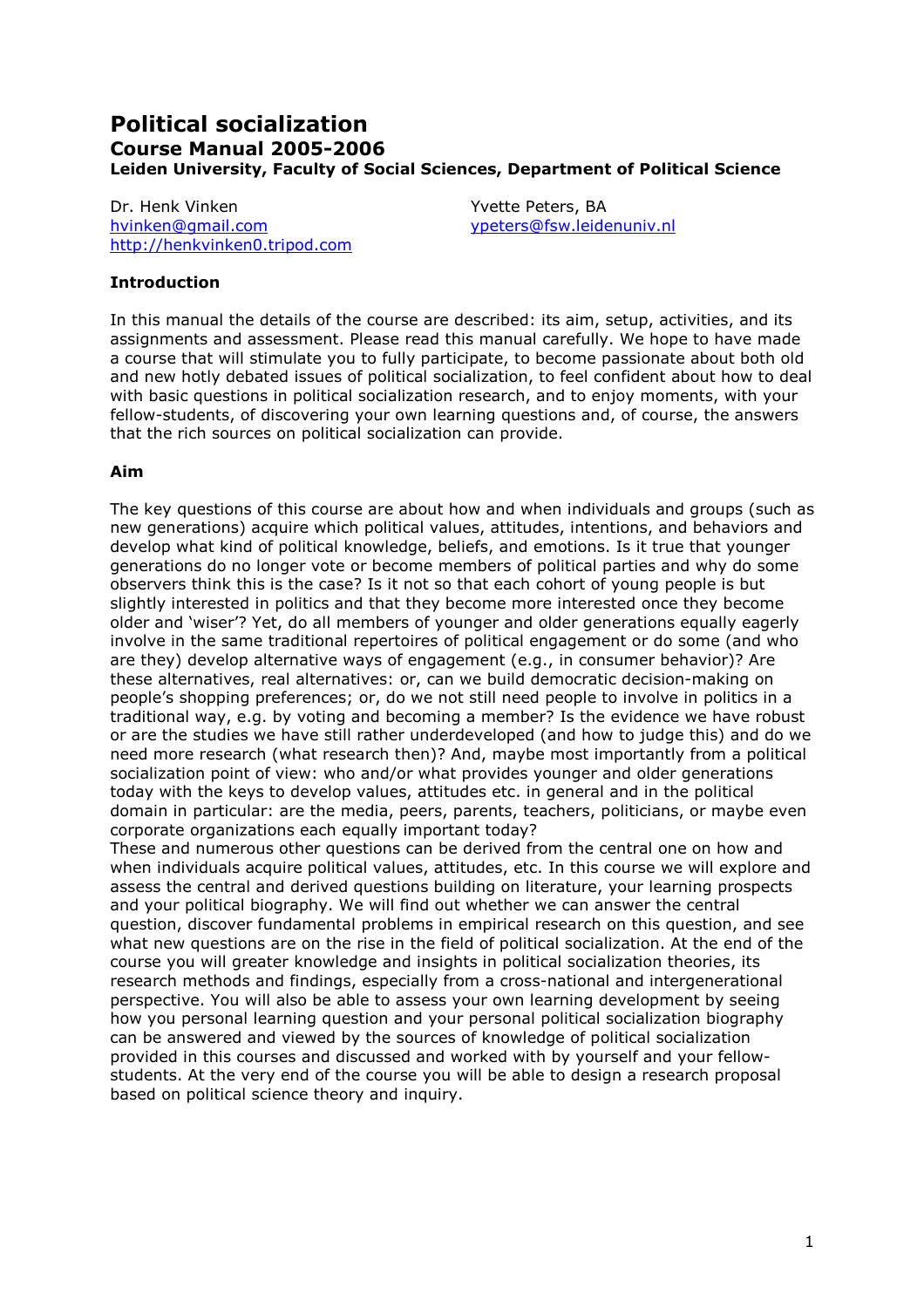# **Content**

The course consists of 3 parts: 1) main theories and methodologies and your learning question, 2) state of the art of political socialization and your political socialization biography, and 3) lacunae in political socialization yet to be studied and your research proposal. In Part 1 we have lectures focused on the main theories and basic methodologies, a delivery of your personal learning question(s) on 1 A4-paper, writing an answer to your question(s) based on at least 3 literature sources and presenting this answer and discussing about this answer in a workshop. Part 2 also refers to the lectures (especially as regards the concept of socialization in general and political socialization in particular) but now includes the delivery of your political socialization biography (at the same time combined with the personal learning question on the same 1-A4 paper) and writing a state of the art paper in which you reflect on the value of basic theories and methodologies for your own biography, and presenting/discussing about this in another series of workshops. Part 3 focuses on the key questions and challenges that are yet unanswered and not met in political socialization resulting in a written research proposal in which you design and describe your own research project in full (see below).

# **Activities**

The course entails various activities: 1) lectures, 2) literature study, 3) writing a A4paper with your political socialization biography and learning question(s) for this course, 4) participating in workshops on learning questions based on literature reviews (including presentation by yourself), 5) writing a state of the art paper on the assigned literature with a central focus on your biography and reflection on what you have learned from the course, 6) participating in workshop on state of the art papers (including presentation by yourself), and 7) designing and describing an empirical political socialization research proposal. The extend to which you learn from this course depends largely on your active participation. This includes asking questions at the lectures, presenting your written assignments, answering questions from other at your presentation, asking questions and discussing issues in the workshops, encouraging others to speak up, and accepting a special in-class assignment in the workshop to take up the role of chair (presiding the questions and answer procedures, leading the debate on arguments raised, and summarizing the discussion) and discussant (commenting on someone's contribution, outlining the main arguments, playing a leading role in the discussion). To promote a good class that enhances your learning, all students are expected to take part in all classes. For earch of your excused absences notify us well in advance of your anticipated absence.

## **Lectures**

The course starts with 3 introductory lectures in the first 3 weeks. Use this period to start studying the assigned readings. The first lectures focuses on the outline of this course and aims to generate knowledge and insights in the historiography, research field, questions and variables in political socialization. We also have time to reflect on your biography and personal learning questions as regards political socialization. The second lecture deepens knowledge and insight in the process of socialization in general and the one of political socialization in particular. Especially the alleged trend towards declining impacts of others (peers, parents, teachers) on one's own socialization goals is central. At the end of this lecture you are expected to deliver your first written assignment: 1 A4page describing your biography and learning question(s) as regards political socialization. Lecture 3 is devoted to trends in political socialization, the impact of distinct socializers and modes of engagement. Especially 'new' forms of engagement are central and the issue of generational change (and how to assess this change). The 3 introductory lectures aim to give you a sound basis to independently address the main questions in political socialization and participate in the subsequent parts of the course. During the lectures, please interrupt the lecturer when you do not understand something or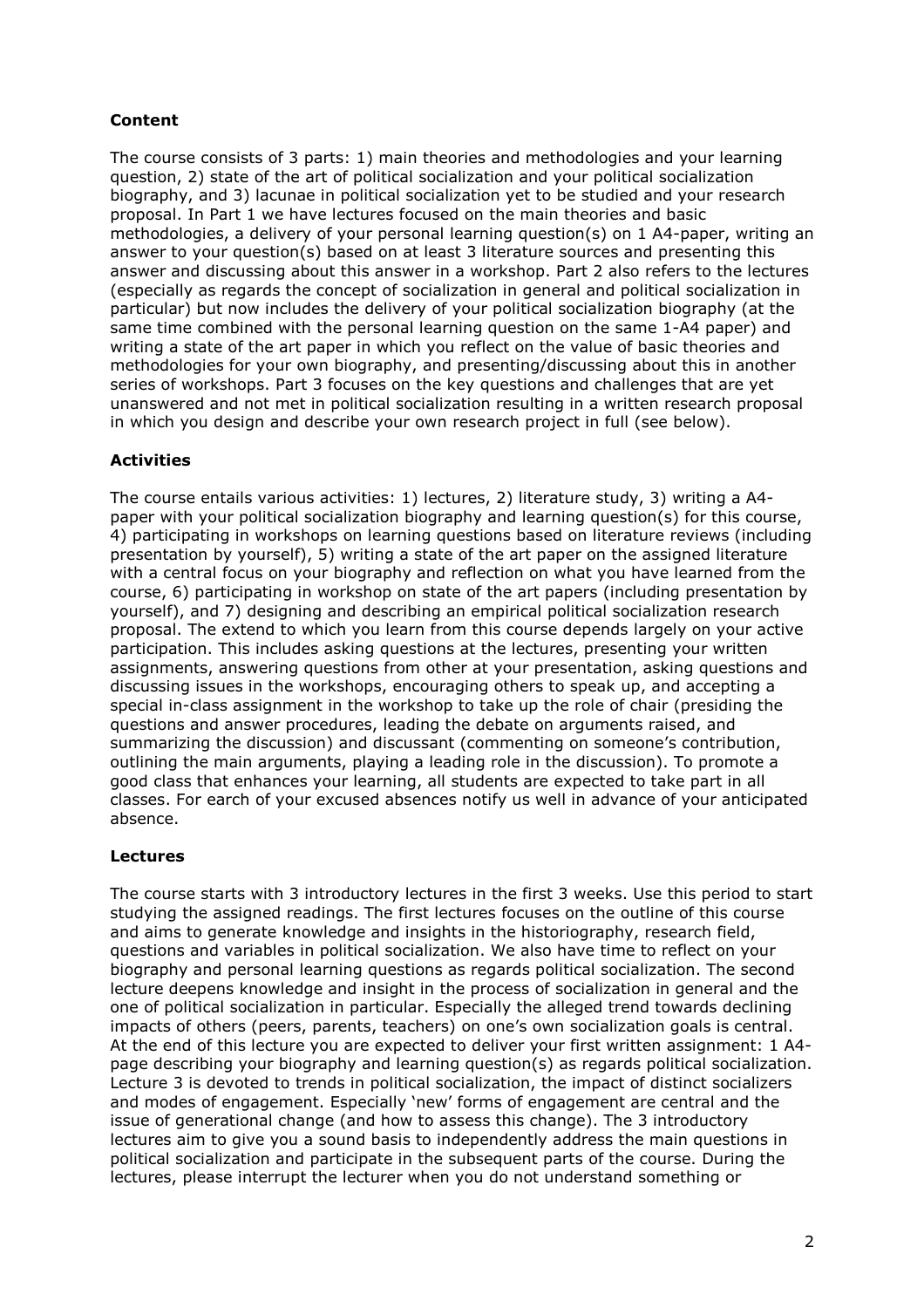whenever you think fit! The Powerpoint slides summarizing the key words of each of the lectures will be placed on Black board.

## Literature study

The literature to be studies includes general literature on socialization and political socialization, on basic mechanisms related to generational and gender diversity in political socialization, on new forms of engagement (espeially consumption), and on particular agents of socialization (media, Internet, peers, parents, teachers). Copies of all assigned readings are available for inspection and photo copying in 3 files ('ordners') in the 'reserve corner' in the Library of the Faculty of Social Sciences in the Pieter de la Vcourt building. Ask the staff where to find it. We highly recommend you to start studying the assigned readings as soon as possible. You should have read all the assigned readings by 15 March, when the workshops on the state of the art papers start.

Most of the reading present explicit operationalizations, hypotheses and expected relationships described and tested by, sometimes, advanced methods of empirical analyses. When not familiar with these methods, it might well be necessry to invest some time in becoming familiar with the basics of interpreting results of these analyses (see Earl Babbie, The practice of social research, Belmont: wadsworth).

# **Assigned readings**

#### General

- Chapter Heinz (2002) in R.A. Settersten Jr & T.J. Owens (eds.), New frontiers in socialization. Amsterdam, Boston etc.: JAI. EXACT TITLE TO BE ANNOUNCED.
- Niemi, R. and M. A. Hepburn (1995). The rebirth of political socialization. Perspectives on Political Science 24, 1, 7-15.
- Sears, D. O. and S. Levy (2003), Childhood and adult political development. In D.O. Sears and L. Huddy, R. Jervis (eds.), Oxford handbook of political psychology, New York, NY: Oxford University Press, 60-109 (excluding references: 94).
- Wasburn, Ph. C. (1994), A life course model of political socialization. Politics and the Individual 4, 2, 1-19.

#### Youth and generational diversity

Acta Politica (2004). Special issue on youth and politics. Acta Politica, 39, 4. http://www.palgrave-journals.com/ap/journal/v39/n4/index.html

- Braungart, R. & M. Braungart (1994). The childhood and youth experiences of former activist leaders from the 1960s. YOUNG, 2, 4, 2-16.
- Braungart, R. & M. Braungart (2001). Youth movements. In International Encyclopedia of Social and Behavorial Sciences, 16668-16671.
- Hooghe, M. & D. Stolle (2003). Age matters. Life-cycle and cohort differences in the socialisation effect of voluntary participation. European Political Science, 2, 3, 49-56. Downloadable from http://www.essex.ac.uk/ECPR/publications/eps/onlineissues/summer2003/researc h/hooghe stolle.htm
- Martin, B (1994). Continuity and discontinuity in the politics of the sixties generation. A reassessment. Sociological Forum, 9, 3, 403-430.
- Sapiro, V. (2004), Not your parents' political socialization: Introduction to a new generation, Annual Review of Political Science 7, 1-23.
- Yates, M. & J. Youniss (1998). Community service and political identity development in adolescence. Journal of Social Issues, 54, 3, 495-512.

#### Gender diversity

Hooghe, M. & D. Stolle (2004). Good girls go the polling booth, bad boys go everywhere. Gender differences in anticipated political participation among American Fourteen-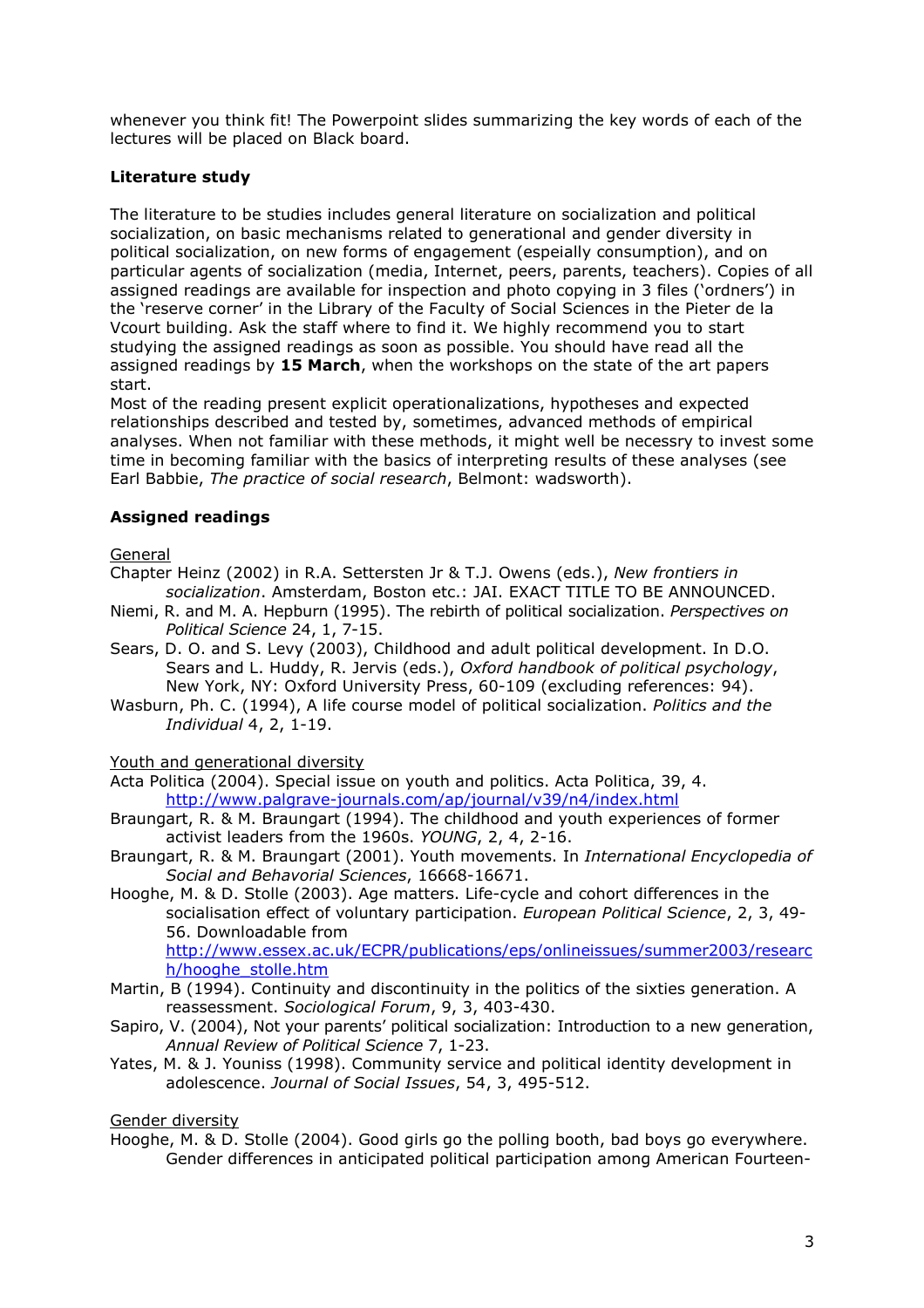Year-Olds. Women & Politics, 26, 3 / 4, 1-23. Downloadble from http://www.profs-polisci.mcgill.ca/stolle/FinalWP.pdf

Inglehart, R. and P. Norris (2000). The developmental theory of the gender gap: women's and men's voting behavior in global perspective. International Political Science Review 21, 4, 441-461.

#### New forms of enagement, consumption and politics

Check the papers presented on new forms of engagement/emerging repertoires of political action in workshop 24 of the European Consortium of Political Research meeting in Uppsala 2004 via

http://www.essex.ac.uk/ecpr/events/jointsessions/paperarchive/uppsala.aspx

- Micheletti, M., A. Follesdal & D. Stolle (2004). Politics, products and markets. Exploring political consumerism past and present. Transaction Publishers. CHAPTER TO BE ANNOUNCED.
- Stolle, D & M. Hooghe (2004). Emerging repertoires of political action. A review of the debate on participation trends in Western societies. Paper presented at Session 24 Emerging Repertoires of Political Action, ECPR Joint Sessions, Uppsala, Sweden. Downloadable from

http://www.essex.ac.uk/ecpr/events/jointsessions/paperarchive/uppsala/ws24/St olleHooghe.pdf. Also in British Journal of Political Science, 2004, 35, 149-167. Downloadable from http://www.profs-polisci.mcgill.ca/stolle/FinalBJPS.pdf

Stolle, D., M. Hooghe & M. Micheletti (2005). Politics in the supermarket. Political consumerism as a form of political participation. International Political Science Review, 26, 3, 245-269. Downloadable from http://www.profspolisci.mcqill.ca/stolle/FinalIJPS2005.pdf

#### Mass media, popculture and politics

- Kinder, D. R. (2003). Communication and politics in the age of information. In D.O. Sears and L. Huddy, R. Jervis (eds.), Oxford handbook of political psychology. New York, NY: Oxford University Press, 357-393 (excluding references: 381).
- Jackson, D.J. (2002). Entertainment and politics. The influence of pop culture on young adult political socialization. New York: Peter Lang. EXACT CHAPTER TO BE ANNOUNCED.
- Valentino, N.A. and D. O. Sears (1998). Event-driven political communication and the preadult socialization of partisanship. Political Behavior 20, 2, 127-151.

Internet and politics

- Dekker, H. and A. in 't Veld (2005). The Internet and political socialization: political party web sites and their effectiveness. In: R.F. Farnen et al. (eds.), Democratization, Europeanization and globalization trends: cross-national analysis of authoritarianism, socialization, communications, youth, and social policy. Frankfurt am Main: Peter Lang, 41-68.
- Ester, P. & H. Vinken (2003). Debating civil society. On the fear for civic decline and hope for the Internet alternative. International Sociology, 18, 4, 659-680. Downloadable from my homepage (see Publications page): http://henkvinken0.tripod.com
- Hepburn, M. A. (2005), Electronic media and political socialization in the USA. In: R.F. Farnen et al. (eds.), Democratization, Europeanization and globalization trends: cross-national analysis of authoritarianism, socialization, communications, youth, and social policy. Frankfurt am Main: Peter Lang, 197-106.

#### Peers and social networks

- Beck, P. A., R. J. Dalton & S. Greene (2002). The social calculus of voting: interpersonal, media, and organizational influences on presidential choices. American Political Science Review 96, 1, 57-72.
- Mutz, D. C. (2002). Cross-cutting social networks: testing democratic theory in practice, American Political Science Review 96, 1, 111-126.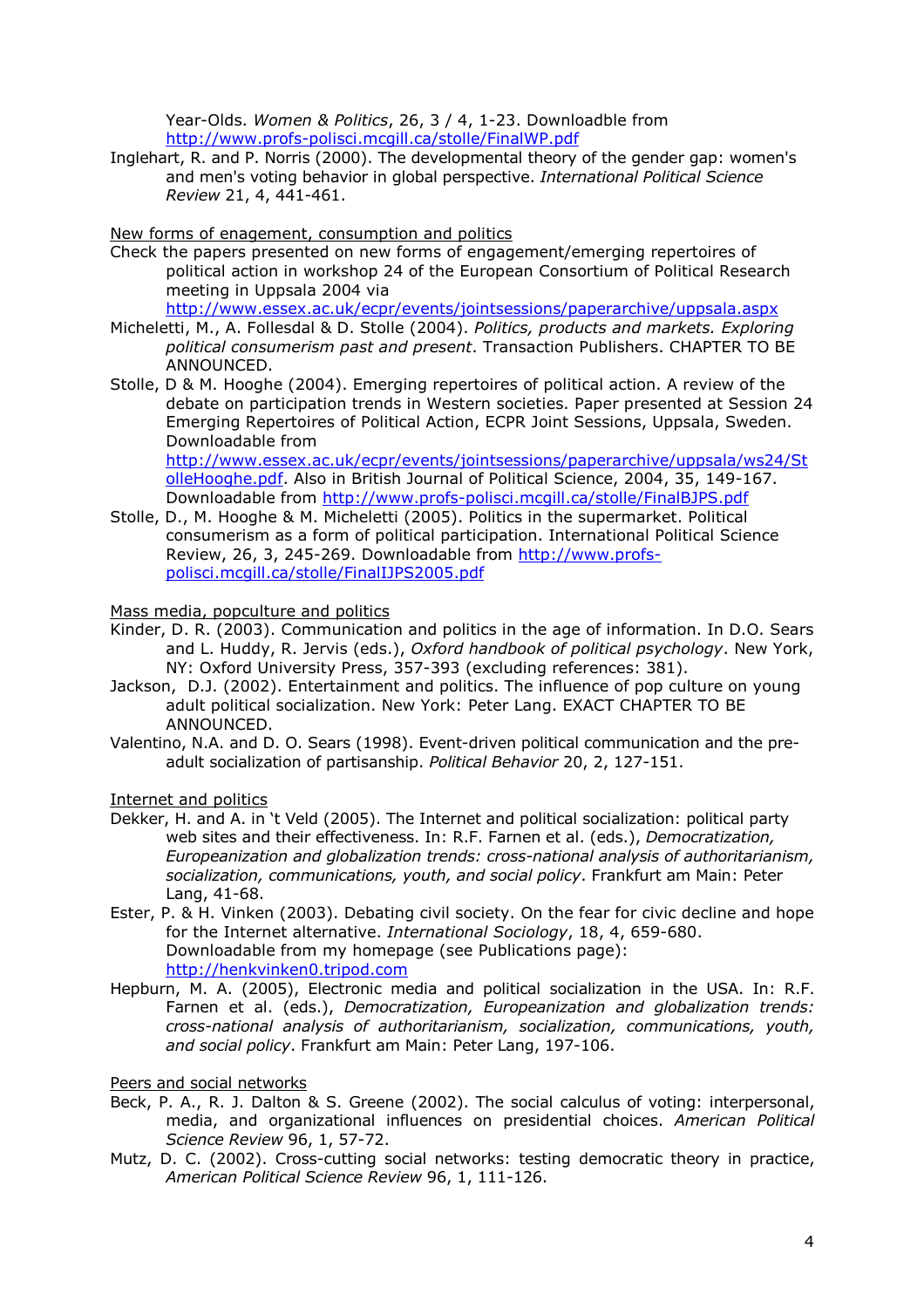- Delli Carpini, M. X., F.L. Cook & L.R. Jacobs (2004), Public deliberation, discursive participation, and citizen engagement: A review of the empirical literature, Annual Review of Political Science, 7, 315-344.
- Parents and the family
- Plutzer, E. (2002). Becoming a habitual voter: inertia, resources, and growth in young adulthood. American Political Science Review, 96, 1, 41-56.
- Steinberg, B. S. (2001). The making of female presidents and prime ministers: The impact of birth order, sex of siblings, and father-daughter dynamics. Political Psychology, 22, 1, 89-108.
- Andeweg, R. B. and S. B. van den Berg (2003). Linking birth order to political leadership: the impact of parents or sibling interaction? Political Psychology, 24, 3, 605-623.

School, including civic education

- Conway, M.M., S. Bowman Damico & A. J. Damico (1996). Democratic socialization in the schools. In: R.F. Farnen et al. (eds.), Democracy, socialization and conflicting lovalties in East and West, Houndmills, Basingstoke, Hampshire: MacMillan, 421-440.
- Dekker, H. (1999), Citizenship conceptions and competencies in the subject matter 'Society' in the Dutch schools. In J. Torney-Purta, J. Schwille & J.-A. Amadeo (eds.), Civic education across countries: twenty-four national case studies from the IEA civic education project. Amsterdam: International Association for the Evaluation of Educational Achievement, 437-462.
- Ichilov, O. (2003). Education and democratic citizenship in a changing world. In D.O. Sears, L. Huddy & R. Jervis (eds.), Oxford handbook of political psychology. New York, NY: Oxford University Press, 637-669 (excluding references: 659).
- Torney-Purta, J., R. Lehmann, H. Oswald and W. Schulz (2001), Citizenship and education in twenty-eight countries; civic knowledge and engagement at age fourteen, Chapter 8: A model for explaining students' civic knowledge and engagement and Chapter 10: Civic knowledge and engagement: a synthesis, Amsterdam: IEA, 146-156 and 176-186.

## Personal learning question and answer

A key impetus for learning is becoming aware of one's personal learning question. Why do I want to participate in this course, what do I expect to learn, what are the presumptions and hiatusses in my knowledge and insights, what field of political socialization in particular do I think is interesting and what exactly would I like to know more about? These and related questions will be discussed in the first lecture. In the second lecture, on 15 February, you will provide 1-A4 page on which, among other things (see next sentence) you will write down your learning question(s). Start with writing down your biography as regards political socialization (see also below at Your biography, state of the art and reflection paper). Examples are available on Blackboard at Course Documents. In the biography part try to focus on who the key agent(s) aof political socialization (e.g., your parents, teachers, friends, etc.) ha(s)(ve) been, who was the most powerful and why for the development of your political values, attitutdes, etc. This paper should 1 A4-page, line spacing 1. State your name and email address clearly and include 'Biography and Learning Question(s) YOUR NAME' clearly on the top of first page.

The learning question(s) serve(s) as a quideline for your own learning process during this course. When studying the literature think about the question(s) and see to it that you write an answer to these questions - to be presented in the first series of workshops based on at least 3 different sources from the assigned literature.

You are free to choose which literature you use. Write the answer to your questions in minimally 3 and maximally 5 A4-pages with line spacing 1. In the first part of the paper present your learning questions (again). Then shortly summarize and comment on the (at least) 3 sources of literature you chose (totalling not more than 1,5 to 2 pages). For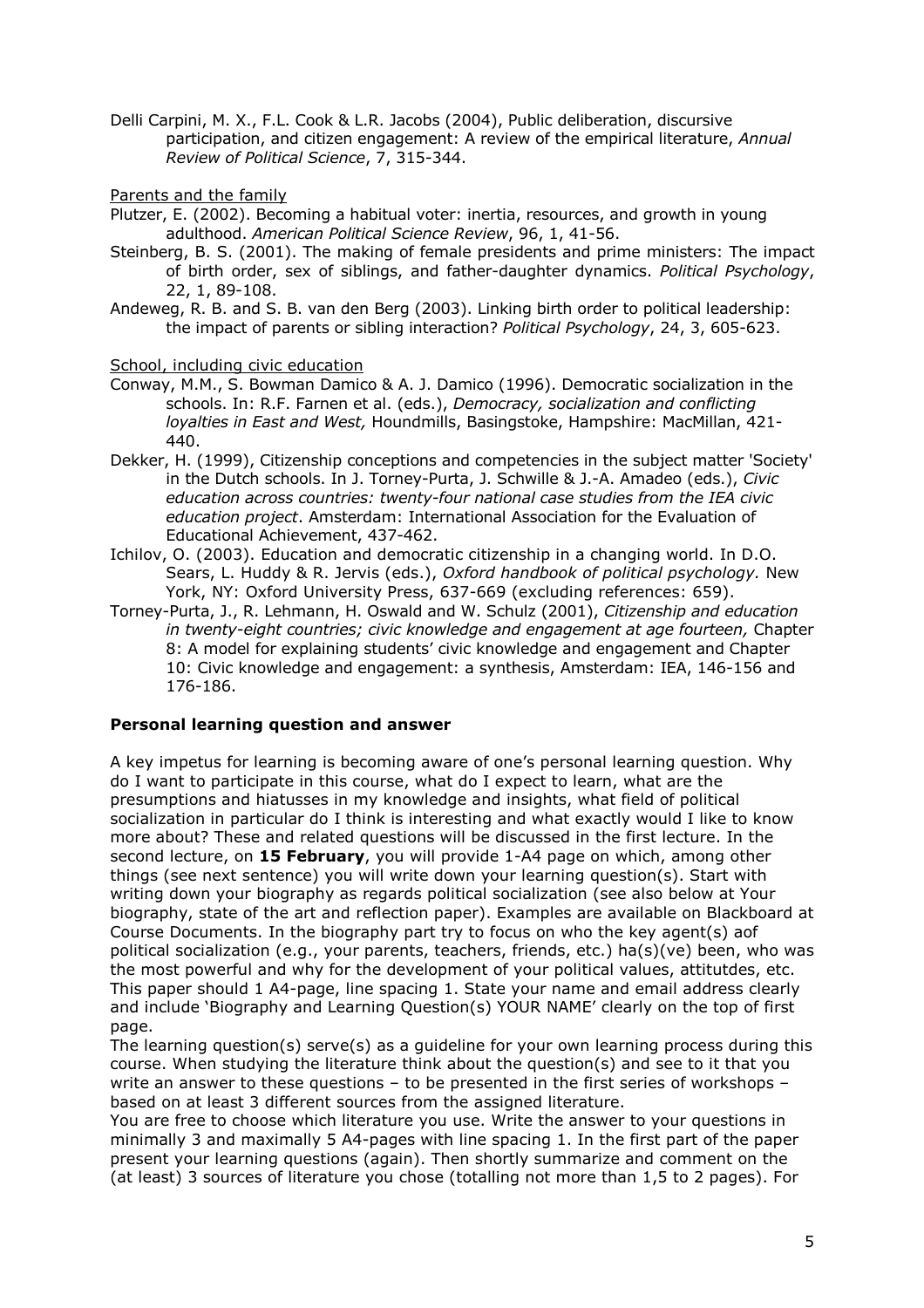the summary concentrate only on the most important points made in the source and include a statement 1) on the issue analyzed, 2) on the main problem, 3) on the key research question, 4) theoretical perspective, 5) hypotheses, 6) data collection method and (if relevant) sample, 7) data analysis, 8) the findings, and 9) the conclusion. Note the key question for looking at these sources: what is explained with what, or what are the key dependent and independent variables? For your comment or evaluation part of the source concentrate on 1) the clarity of the issue and problem statement, 2) the adeguacy of the theories, operationalizations, and methods employed, 3) the foundation and relevance of the conclusions. Do include your opinion on what is good or poor about the source. Note that the key quality when doing this summarizing and commenting is balancing detail and precision. So do not stop at stating that an article is good, but pinpoint what quality makes it good. This enhances the understanding of those who did not read the source. Good examples of book reviews can help you, see e.g. the book review section of the American Political Science Review.

In the second part of the paper (about  $1,5$  to - maximally  $2,5$  - pages) describe how these sources have helped you reflect on and answer your personal learning question(s). Did the sources give you more insights and which ones in particular? Did they help to deepen your existing insights or did you need to revise them? Did it fully answer your questions or are there still white spots? Are there new questions resulting from this exercise, which ones, what kind of studies do you need to get an answer to these questions?

Please take care to include your name and (email) address on the paper and include 'Answer Learning Question(s) 'YOUR NAME" clearly at the top of paper. The deadline is 28 February. See below at assignment for more details.

#### **Answer workshops**

Your answer to your learning question(s) is discussed in one of the three Answer workshops: on March 1, 3 and 8. You are expected to present your answer, and an assigned chair and discussant will comment on your presentation. Next the chair will see to it that the group will participate in the discussion, will preside the questions and answer procedures, lead the debate on arguments raised, and summarize the discussion. The discussant will comment on someone's contribution, outline the main arguments, and play a leading role in the discussion.

## Your biography, state of the art and reflection paper

Next, you are expected to write a paper and present this paper at one of the three Bio workshops (see below). With this paper you will increase your skills to write a political science paper in a concise and purposeful manner. The paper should include an overview of state of the art political socialization literature relevant to address your biography in political socialization. Linking the overview you provide to your biography will increase the ability to not only reproduce knowledge and insights but, more importantly, to creatively apply this knowledge and these insight to something concrete, in this case your own biography. Moreover, one's own biography is a central focus in learning: the concept of who you have become and want to become makes you select knowledge and insights relevant for this concept. You are free to select the perspectives on your biography from the political socialization literature that is provided to you in the assigned readings and that can be found, additionally, in other sources available: e.g., political science journals available in the library (skim the tables of content of these journals to see if there are interesting new publications that might help you), scientific sources on the Internet, and/or interviews of senior political socialization scholars (email, phone or face-to-face).

The prespectives on your biography from the political socialization literature may include (may, as your biography is the quiding principle) structural factors of political socialization (e.g., impact of the peergroup/friends, family/parents, school/[civic education]teachers, media/Internet, etc.). It also may include forms of engagement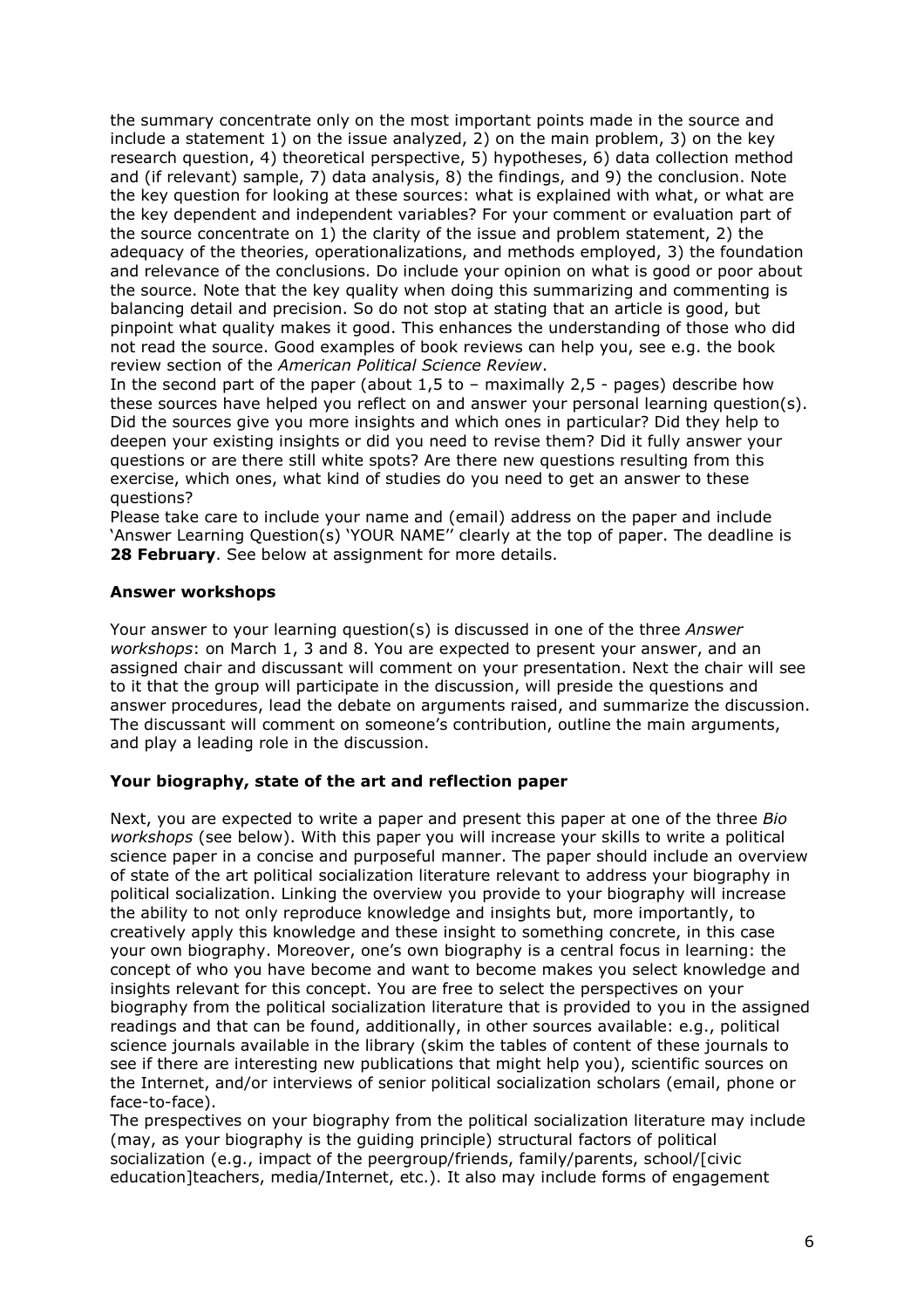(traditional versus newer types, e.g. taking roles in existing political parties, in public debates, campaigning, etc. for versus organizing socially engaged parties, shopping, weblogging, etc.) and foci of engagement (buy- versus boycotting,

patriotism/nationalism versus inter-/transnationalism, EU-attitudes, fundamentalism and terrorism, charisma and leadership, political emotions, and political apathy and cynicism, desires for fun versus societal change, etc.). Thirdly, you could include theoretical and methodological issues, such as the persistence hypothesis, life course versus generation impacts, impacts of societal crises and events, the measurement of specific forms of engagement, other- versus self-socialization and individuation, etc.

See to it that your paper includes a reflection on what this course and its lectures, assigned readings and workshops, etc., have brought you in terms of knowledge and insights on your biography: what do you know 'more' now compared to the moment that you wrote your first 1-A4 page at the start of the course, what 'eye openers' have you experienced, what things do you not yet know, etc.?

This paper should at least be 3 and maximally 5 A4-pages, line spacing 1. State your name and email address clearly and include 'Biography State of the Art Reflection YOUR NAME' clearly on the top of first page. Deadline for delivery of this paper is 14 March. If necessary consult the lecturer and/or class assistant if you encounter problems. Do this well in time before the deadline, so that choices can be discussed and/or improvements can still be made.

## **Bio workshops**

The three Bio workshops will take place march 15, 17, and 22. The format is similar to the Answwer workshops (see above).

#### **Research proposal**

Your are expected to design and describe an empirical study of your own. You may use your 3-5 A4-pages that Answer your learning question and/or your 3-5 A4-pages of your Biography, state of the art and reflection paper to do this. The research proposal is where all that is included in the course coincides. Writing a research proposal is crucial in professional science. Knowing how to write and evaluate such a proposal is a matter of basic survival for those involved in science, but also for those active in policy and politics itself. See to it that the proposal includes: 1) a clear research goal: what do you aim to study?: 2) a clear research problem: what is the problem you want to investigate?: 3) clear research question(s): what elements do you want to describe/explain? 4) the relevance of your study: why is it important to study this considering theory and empirical studies already available? 5) a review of exisiting findings: what do we already know and what not? 6) a review of one or more theories: how can we interpret the finding from what theoretical perspective; 7) one or more hypotheses: what do I expect to find?: 8) an overview of dependent and independent variables to be investigated, including conceptualizations and operationalizations; 9) the methods of data gathering and analyses: how do I get data, from who/what group of people, how do I analyze the findings or what technique of analyses do I need to answer my hypotheses/to know that what I expect to find will be corroborated or will have to be rejected?; 10) budget in time and money: how long does the study take, when do I do what in time, and what financial means do I need? 11) list of lietrature references used in the proposal. This paper should at least be 3 and maximally 5 A4-pages, line spacing 1. State your name and email address clearly and include 'Research proposal YOUR NAME' clearly on the top of first page. Deadline for delivery of this paper is 22 March. If necessary consult the lecturer and/or class assistant if you encounter problems. Do this well in time before the deadline, so that choices can be discussed and/or improvements can still be made.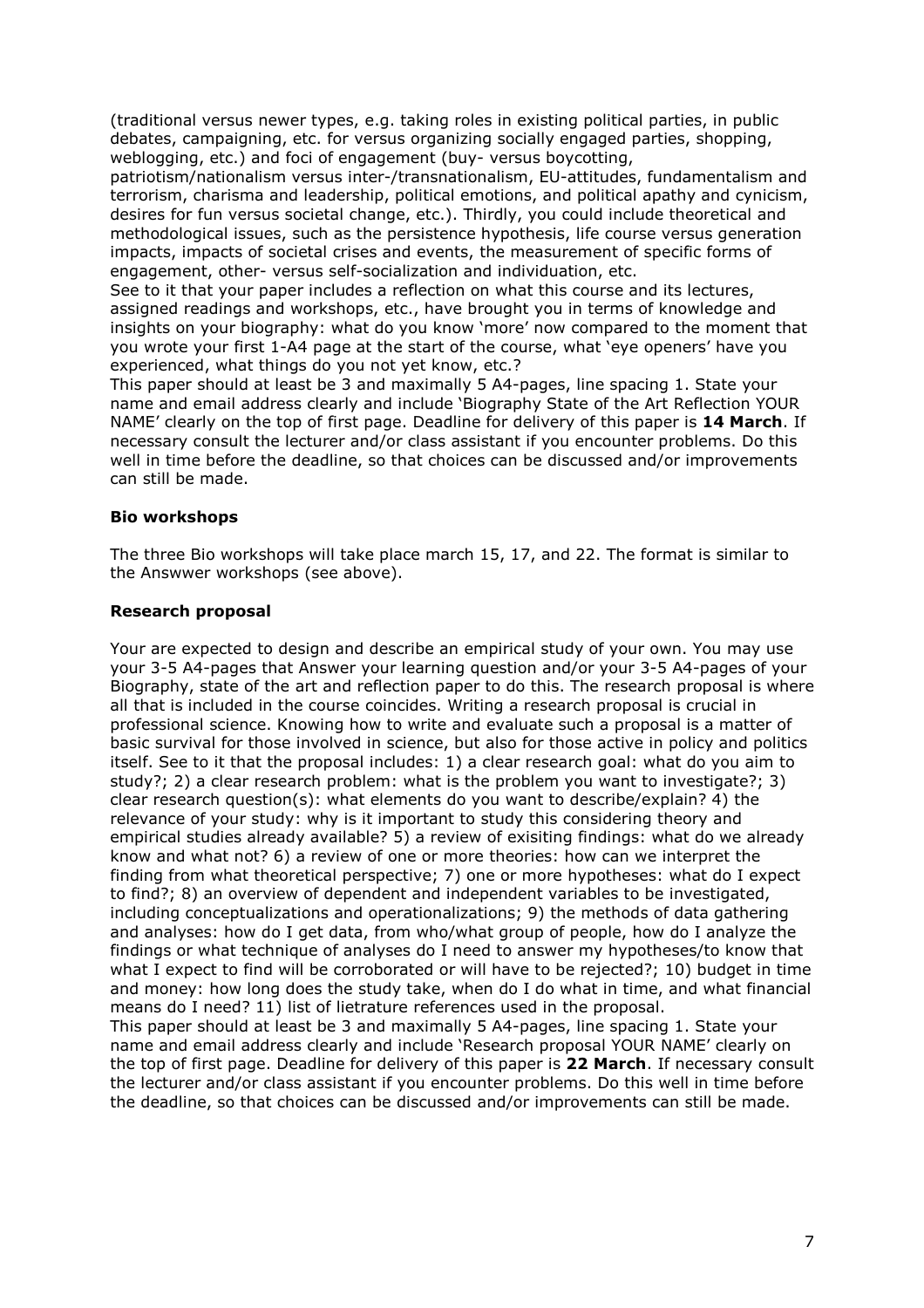| #              | day | date  | time        | activity                                                   | topic                                                                                                                                                                                                                                                                                                                    |  |  |  |  |  |
|----------------|-----|-------|-------------|------------------------------------------------------------|--------------------------------------------------------------------------------------------------------------------------------------------------------------------------------------------------------------------------------------------------------------------------------------------------------------------------|--|--|--|--|--|
| $\mathbf{1}$   | Wed | 08.02 | 11.00-13.00 | lecture 1: introduction                                    | Objective: introducing the outline of the course<br>and generating knowledge and insight in<br>historiography, research field, questions and<br>variables in political socialization and reflection<br>on one's biography and personal learning<br>questions as regards political socialization (see<br>15.02 deadline!) |  |  |  |  |  |
| 2              | Wed | 15.02 | 11.00-13.00 | lecture 2: socialization<br>& political socialization      | Objective: Knowledge and insights in the key<br>concepts and debates on socialization as such<br>and political socialization in particular                                                                                                                                                                               |  |  |  |  |  |
| Ţ              | Wed | 15.02 | 11.00-13.00 | deadline                                                   | 1 A4-paper on your biography and personal<br>learning questions as regards political<br>socialization                                                                                                                                                                                                                    |  |  |  |  |  |
| 3              | Wed | 22.02 | 11.00-13.00 | lecture 3: trends,<br>forms of engagement<br>& generations | Objective: knowledge and insights in trends in<br>the relative political impact of distinct<br>socializers, the relevance of old and new forms<br>of engagement, and generational change, and<br>ways to take these factors into account in<br>research                                                                  |  |  |  |  |  |
| Ţ              | Tue | 28.02 | 17.00       | deadline                                                   | Answer on your personal learning question<br>based on at least 3 different sources of assigned<br>literature                                                                                                                                                                                                             |  |  |  |  |  |
| 4              | Wed | 01.03 | 11.00-13.00 | Answer workshop 1                                          | Answer presentations and discussion                                                                                                                                                                                                                                                                                      |  |  |  |  |  |
| $\overline{5}$ | Fri | 03.03 | 09.00-11.00 | Answer workshop 2                                          | Answer presentations and discussion                                                                                                                                                                                                                                                                                      |  |  |  |  |  |
| $\overline{6}$ | Wed | 08.03 | 11.00-13.00 | Answer workshop 3                                          | Answer presentations and discussion                                                                                                                                                                                                                                                                                      |  |  |  |  |  |
| Ţ              | Tue | 14.03 | 17.00       | deadline                                                   | Biography, state of the art, reflection paper                                                                                                                                                                                                                                                                            |  |  |  |  |  |
| 7              | Wed | 15.03 | 11.00-13.00 | Bio workshop 1                                             | Biography, state of the art, reflection paper<br>presentation and discussion                                                                                                                                                                                                                                             |  |  |  |  |  |
| 8              | Fri | 17.03 | 09.00-11.00 | Bio workshop 2                                             | Biography, state of the art, reflection paper<br>presentation and discussion                                                                                                                                                                                                                                             |  |  |  |  |  |
| 9              | Wed | 22.03 | 11.00-13.00 | Bio workshop 3                                             | Biography, state of the art, reflection paper<br>presentation and discussion                                                                                                                                                                                                                                             |  |  |  |  |  |
|                | Wed | 22.03 | 11.00-13.00 | deadline                                                   | Research proposal                                                                                                                                                                                                                                                                                                        |  |  |  |  |  |

# **Time and place**

# **Schematic summary**

| $\#$          | $\mathbf{1}$                                                  |       | dead-<br>line 1 | $\overline{2}$     | $\overline{3}$ | dead-<br>line 2                                                                                         | $\overline{4}$ | 5             | 6             | dead-<br>line 3                                                                 | $\overline{7}$ | 8     | dead-<br>line 4      | 9 |
|---------------|---------------------------------------------------------------|-------|-----------------|--------------------|----------------|---------------------------------------------------------------------------------------------------------|----------------|---------------|---------------|---------------------------------------------------------------------------------|----------------|-------|----------------------|---|
| day           | Wed                                                           |       |                 | Wed                | Wed            | Tue                                                                                                     | Wed            | Fri           | Wed           | Tue                                                                             | Wed            | Fri   | Wed                  |   |
| date          | 08.02                                                         | 15.02 |                 |                    | 22.02          | 28.02                                                                                                   | 01.03          | 03.03         | 08.03         | 14.03                                                                           | 15.03          | 17.03 | 22.03                |   |
| lecture       | intro                                                         |       |                 | sociali-<br>zation | trends         |                                                                                                         |                |               |               |                                                                                 |                |       |                      |   |
| work-<br>shop |                                                               |       |                 |                    |                |                                                                                                         | ans-<br>wer 1  | ans-<br>wer 2 | ans-<br>wer 3 |                                                                                 | bio 1          | bio 2 | bio 3                |   |
|               |                                                               |       |                 |                    |                |                                                                                                         |                |               |               |                                                                                 |                |       |                      |   |
|               | 1 A4-<br>page<br>your<br>biography<br>learning<br>question(s) |       |                 |                    |                | $3 - 5 A4 -$<br>page<br>answer<br>learning<br>question(s)<br>based on $\geq$<br>3 literature<br>sources |                |               |               | $3-5$ A4-<br>page<br>your<br>biography,<br>state of<br>the art, &<br>reflection |                |       | $3-5$ A4-<br>page    |   |
|               |                                                               |       |                 |                    |                |                                                                                                         |                |               |               |                                                                                 |                |       | research<br>proposal |   |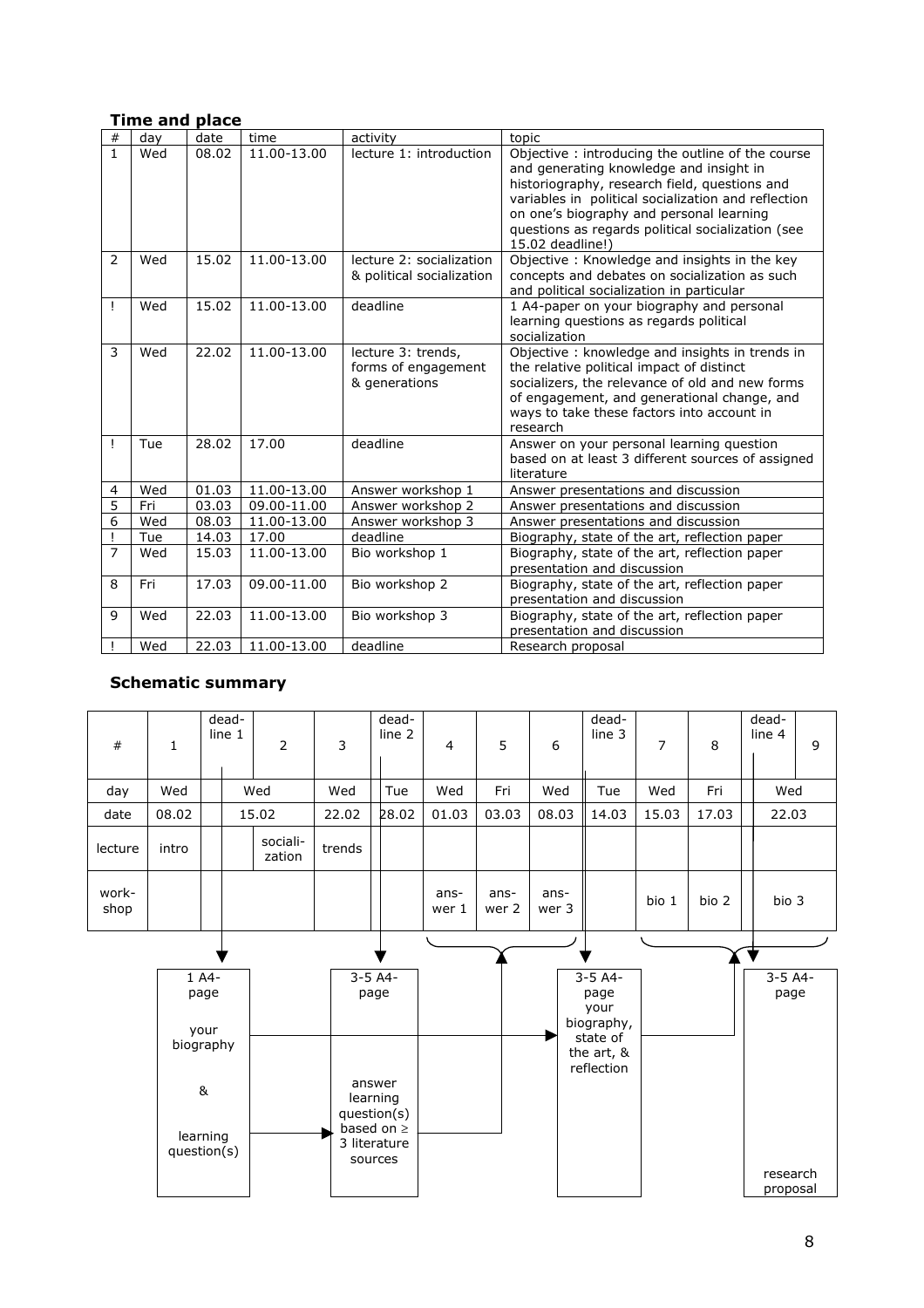## **Guidelines for the written assignments**

Here we aim to give you some general guidelines when writing your papers. Please:

- Use Word. Try to start with your paper as soon as possible and never postpone writing, formatting, and printing your paper close to the deadline
- Title page: always include your name and email address and the assigned titles on  $\mathbb{R}^2$ the first page: resp. 'Biography and Learning Question(s) YOUR NAME', 'Answer Learning Question(s) YOUR NAME', "Biopgraphy, State of the Art Reflection YOUR NAME' and 'Research Proposal YOUR NAME'.
- Line spacing 1, margins standard, font 12 points Times Roman or 11 Verdana  $\sim$
- Check that you insert Page Numbers!
- Use tables and/or figures only when you explain them in the text. Place tables and/or figures on a seperate sheet following the text and in the text indicate where you want the table and/or figure to appear (with, e.g., 'Insert Tabel here'). Tables and/or figures do not add up for the page total.
- Just staple your paper
- Check spelling carefully
- Keep track of the references to literature you use rigth from the very start. Do not wait until the last moment to include references, you may forget where you found the citation or reference you use (believe me, you do): when citing or refering in the text, immediately include the reference at the end of the paper. See to it that you use a uniform style (see the style of assigned literature above).

See the following practical writter's manual created specifically for political science students: The Political Science Student Writer's Manual by G.M. Scott and S.M. Garrison (Prentice Hall, ISBN 0136248004).

As your lecturer is not always available in Leiden, you may submit your papers by email. Send a copy to both of us (see below for addresses) and send a copy to Blackboard (see also below).

# **Blackboard**

The course has a Blackboard site. Visit this site frequently. It contains examples of political socialization biographies that might be helpful for you. We will make announcements on Blackboard and include several course documents and all papers you prepare and submit. Take a look at the papers of others. That is very helpful to improve the quality of your own work. You are free to propose documents to be included on Blackboard to the lecturers. Please email us with your proposal!

## **Evaluation**

You are invited to inform the lecturer and class assistant about your wishes, comments, and recommendations related to the course at any time. The different course activities will be evaluated by using a written questionnaire. One of you will be asked to volunteer in collecting and processing the data and in writing a report about the outcomes.

# **Assignments**

You are expected to participate in all lectures and workshops, to study the assigned literature, to write the Answer to your personal learning question, to present this Answer to the group and discuss about the Answers of others, to write a state of the art paper applying the assigned literature to your biography and also reflect on the process of your personal learning experiences, and to write a research proposal. Mind the following deadlines carefully:

- 15.02 Deadline 1 A4-paper on your Biography and Learning Question(s) as regards political socialization
- 28.02 Deadline Answer on your Learning Question(s) based on at least 3 different sources of assigned literature